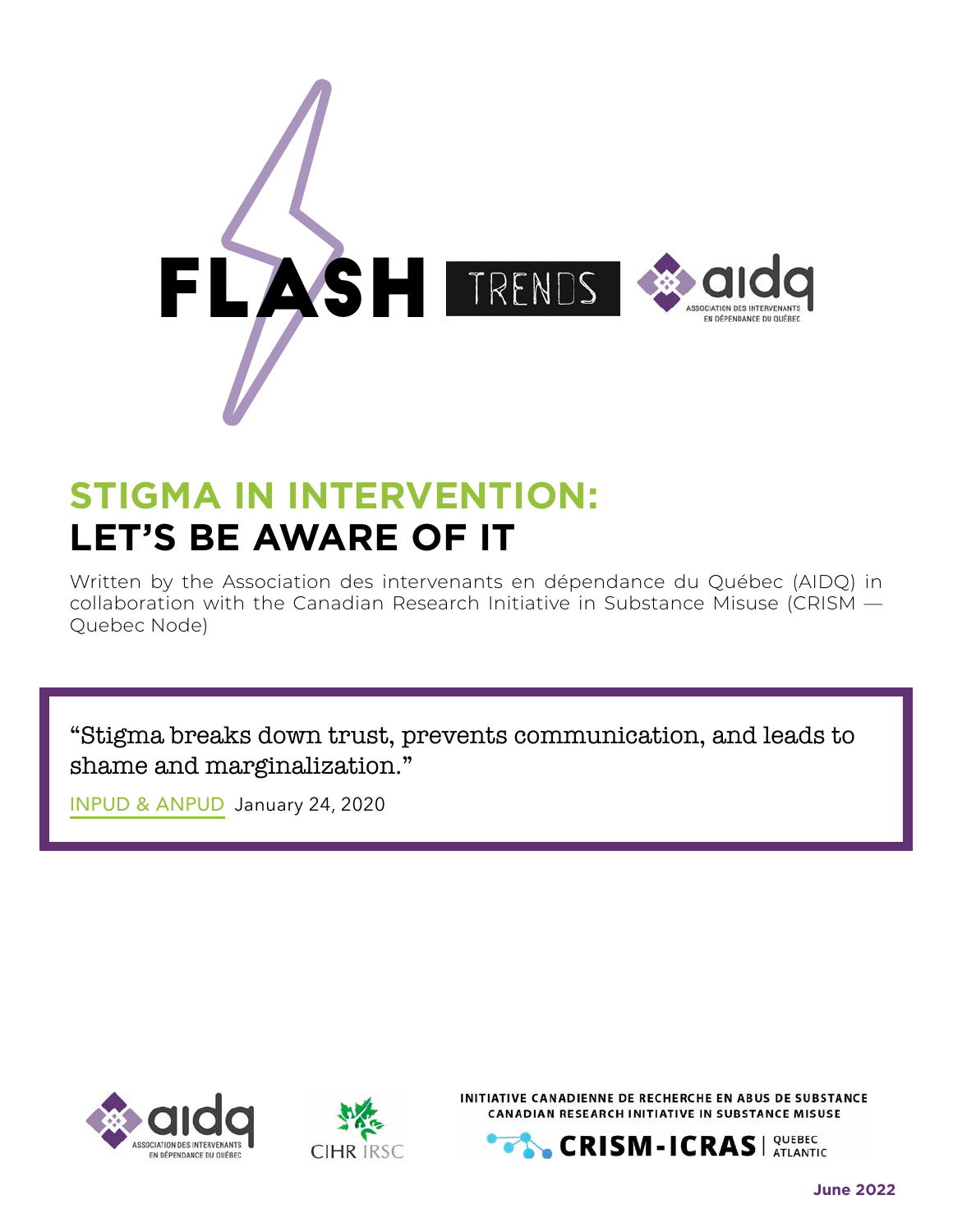This Flash *Trends* presents real-life case studies highlighting situations where stigma associated with the use of substances may have played a role in the management of health services, thereby affecting the emotional and physical well-being of people who consume.

This tool is intended primarily for professionals in the public health sector network. It can help raise awareness in other contexts, such as public safety (justice, prison and police), education and research (high school, college and university) and community (prevention, harm reduction, treatment and reintegration).

These life stories are intented to reflect harmful behaviours and actions that contribute to stigma, discrimination, marginalization, and the emotional toll on these individuals. All of these arise because of a lack of knowledge related to substance use, prejudice, and value judgments.

From the perspective of people in distress and experiencing discrimination during these interventions in the health care system, these case studies show that there is an immediate impact on the individuals, their substance use and the services received.

This publication provides an overview of actions that could have contributed to effective care in the health service sector and to reducing short, medium and long term harm to the person using substances, as well as to their loved ones.

Topics for discussion, reflections to engage alone or with your team, and several intervention tools are also presented.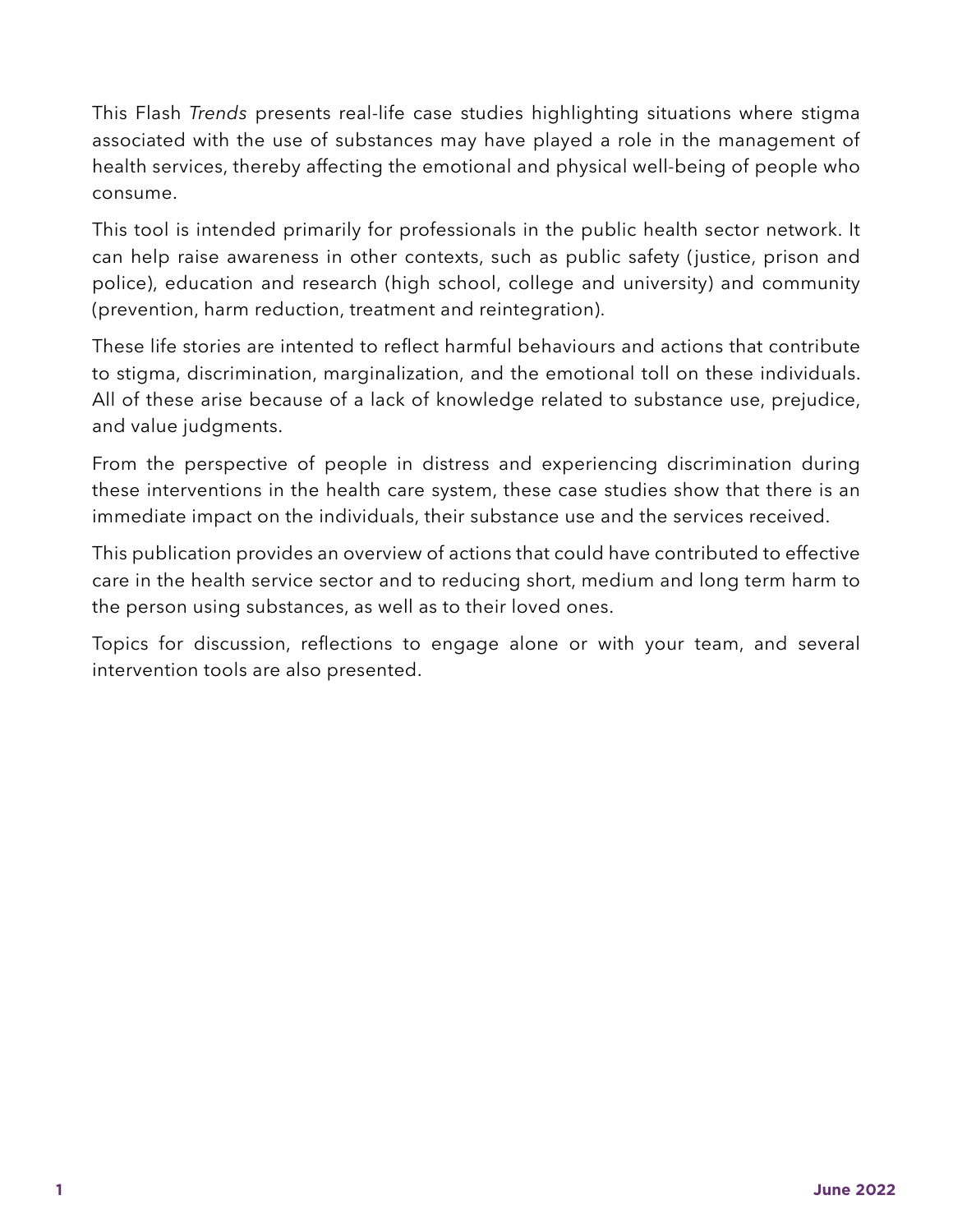"Stigma is harmful because it creates barriers to people accessing healthcare, legal support, and vital social services. This perpetuates a harmful cycle where those who would most benefit from help cannot access it and are further marginalized in society."

Canadian Drug Policy Coalition (CDPC), October 7, 2021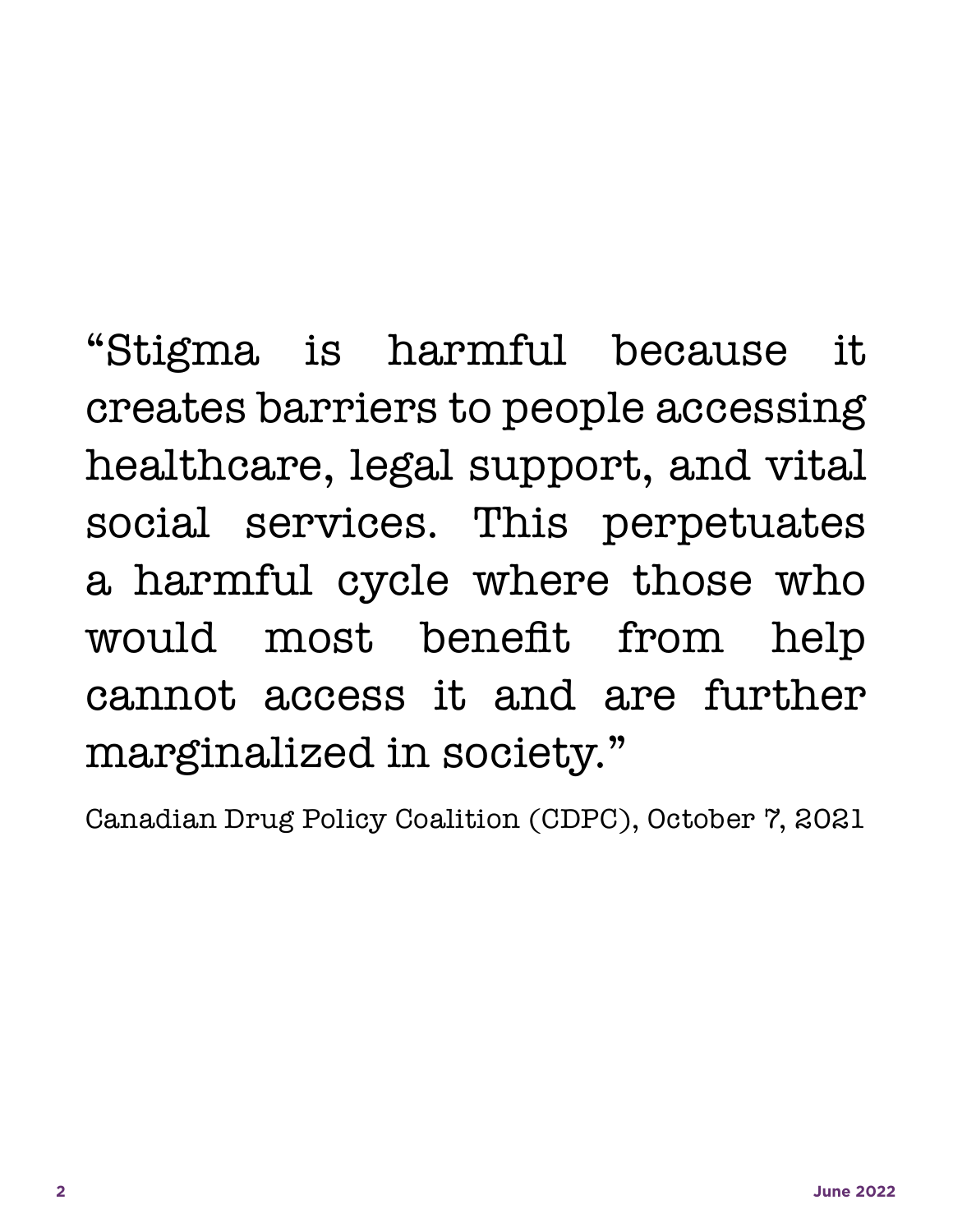### **CASE STUDY #1: DETOX CENTER**

After three weeks of heavy drug use when I had only eight hours of sleep, I felt such despair and discouragement that I wanted to end my life.

Following a failed suicide attempt in the middle of the night, I contacted my mother who called 911 to come rescue me. My mother didn't know how to help me anymore. She had been desperately trying to save me from my drug addiction for years.

When the police arrived, they offered to accompany me to a detox center, while notifying the center that we were on our way.

The police bought me a meal. They were kind and very helpful.

Once we arrived at the center, I found the receptionist cold and unwelcoming. Her attitude was very negative towards me.

She said that I had to wait in the lobby until the detox nurse and counsellor could meet with me.

She told the police officers that I had been admitted six months before, but I chose to leave the same day. As such, I was no longer a priority because "I didn't really want to help myself.''

A police officer had to talk with her for at least 30 minutes until she finally agreed to admit me into detox.

She explained that I needed to wait on a wooden bench in the lobby, until my admission.

The police officers had to leave for other calls, so they kindly gave me an aluminum blanket to keep warm. I fell asleep on the bench.

Still today I'm very grateful for those agents.

Four hours later I was woken up abruptly by a loud cry "You have to wake up!''and **I was told I had to leave the premises because there was no space for me. I lost control.**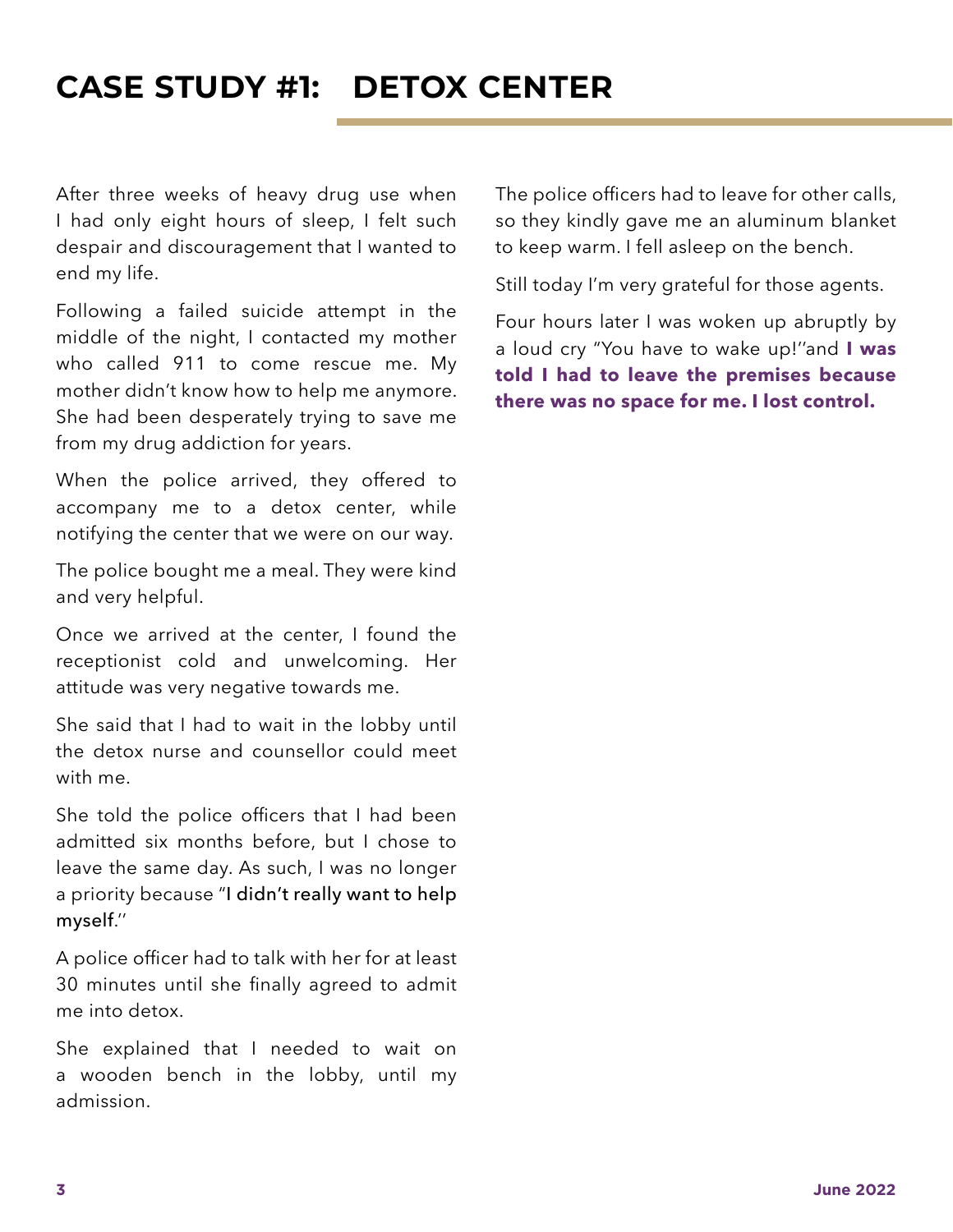### **TALKING POINTS #1: DETOX CENTER**

| <b>Feelings and Emotions</b>                                                                                                 | <b>What Happened</b><br><b>Afterwards</b>                                                                                                                                                           | How to do it differently                                                                                                                                                                                                                                                                                                     |
|------------------------------------------------------------------------------------------------------------------------------|-----------------------------------------------------------------------------------------------------------------------------------------------------------------------------------------------------|------------------------------------------------------------------------------------------------------------------------------------------------------------------------------------------------------------------------------------------------------------------------------------------------------------------------------|
| Disbelief.<br>Anger.<br>Feeling of judgment,<br>rejection and<br>unimportance.<br>Despair.<br>Resentment.<br>Great distrust. | My anger escalated.<br>I called my mom – she<br>$\bullet$<br>was in disbelief and angry<br>towards the system.<br>I went straight to a nearby<br>hotel to buy drugs and<br>started consuming again. | Don't make promises you<br>can't keep.<br>Take the time to sit<br>$\bullet$<br>together and talk.<br>No matter how many<br>$\bullet$<br>times a person is in<br>need and asks for help,<br>we need to listen, to be<br>kind, compassionate, and<br>respectful. We have to<br>provide services or refer to<br>other services. |

#### **REFLEXIONS**

- Have you ever witnessed intentional or unintentional stigmatization of people who use drugs? What were your reactions? What actions would have been more appropriate? How could you avoid such reactions in the future?
- How do you feel when someone comes back recurrently and for the same reasons? How do you respond to this situation?
- In what ways could you listen and be more compassionate in your own interactions with people who use drugs?
- How would you have responded to this person's loss of control?
- How could the staff at the detox center have been more welcoming and attended to her needs?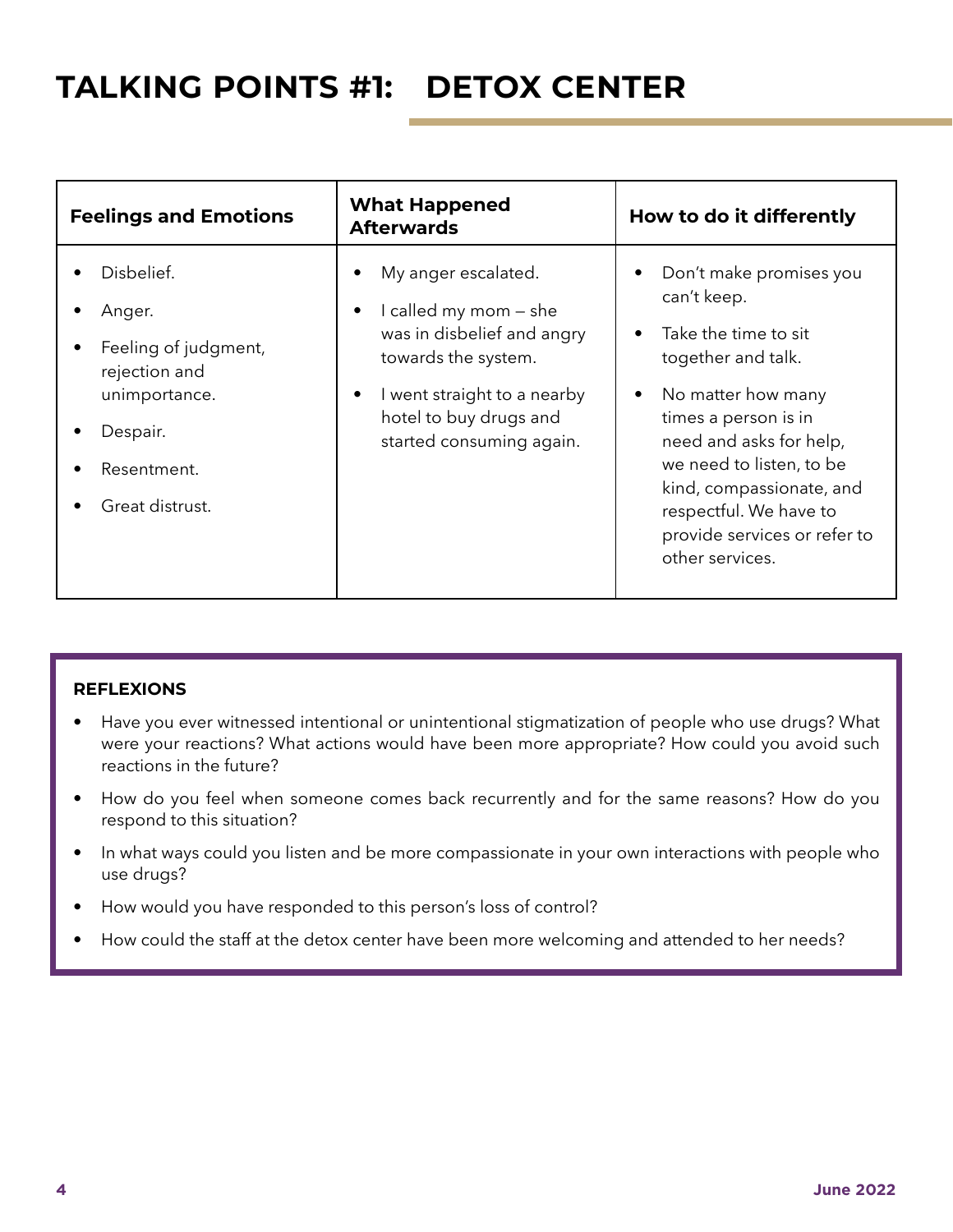### **CASE STUDY #2: HOSPITAL CARE**

A few years ago, I had a daily crack and heroin habit. One day, a wound on my thumb became badly infected.

I avoided going to the hospital for weeks as my daily routine consisted in acquiring drugs and using drugs. Nevertheless, when the infection started going up my arm, I was brought to the emergency room by ambulance.

I stayed there for several weeks because I had to undergo thumb surgery to avoid amputation. I also had to have a central venous catheter installed because my veins were too damaged from injecting drugs.

During my recovery, I was kept in the detox unit for the duration of my antiviral treatment, where I received amazing services and care.

However, when I was brought to the plastic surgery department for the operation and follow-ups, the doctors quickly **labeled me** as an "addict and junkie".

During these procedures, I thought that the doctors were cold, unfriendly and seemed exasperated by my condition.

For example, during the surgery, I was in extreme pain and the doctor told the nurses: "he only wants pain killers to get high". When I said that I was truly in excruciating pain, he continued the procedures without worrying about my suffering. During the post-operative follow up in his office, I let out loud screams of pain. He called his nurse and said: "Get him out of my office, he'll scare my other patients!" Still today, I have a negative view of doctors who do not specialize in treating people with addictions.

There were major inconsistencies in the care towards me as a patient, within the same hospital.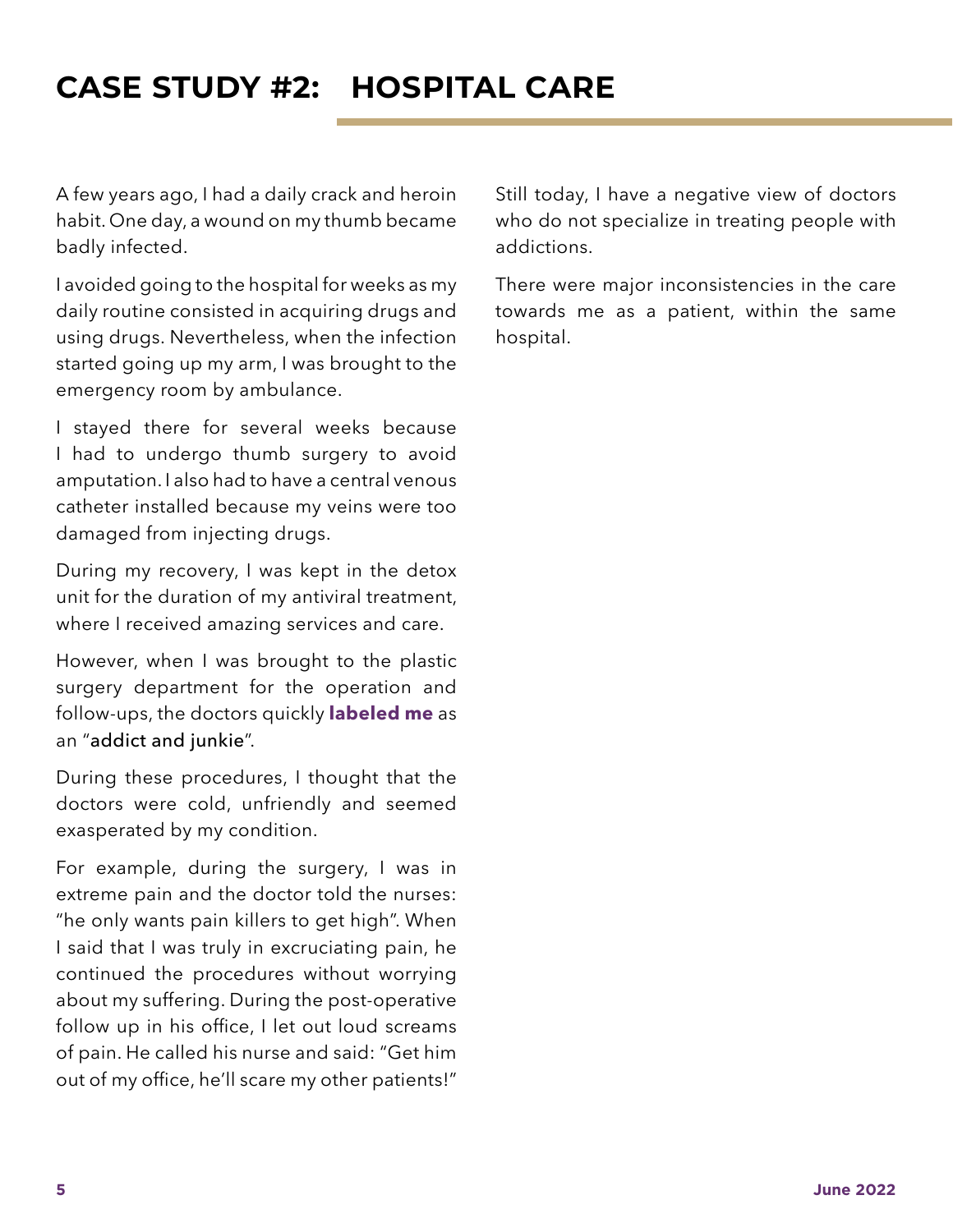### **TALKING POINTS #2: HOSPITAL CARE**

| <b>Feelings and Emotions</b>                             | <b>What Happened</b><br><b>Afterwards</b>                                                                                                                          | How to do it differently                                                                                                                                                                                                                                                                                                                                                                                                                              |
|----------------------------------------------------------|--------------------------------------------------------------------------------------------------------------------------------------------------------------------|-------------------------------------------------------------------------------------------------------------------------------------------------------------------------------------------------------------------------------------------------------------------------------------------------------------------------------------------------------------------------------------------------------------------------------------------------------|
| Humiliation.<br>Feeling neglected.<br>Anger.<br>Sadness. | They sent me back to<br>the detox department,<br>a safe haven where the<br>staff was warm, caring<br>and helped me through<br>pain management without<br>judgment. | Treat the individual as a<br>person, not as an "addict or<br>junkie".<br>Consider that the tolerance<br>to pain medication for<br>someone who uses drugs,<br>might be higher than for<br>someone who does not<br>consume and adapt the<br>treatment accordingly.<br>Understand that people<br>who use drugs can feel<br>pain and as such, have<br>the right to have an<br>appropriate treatment.<br>Listen, be compassionate,<br>kind and respectful. |

#### **REFLEXIONS**

- What language and words do you use when caring for people who use substances and when talking with your colleagues? How could you adapt it?
- How does this affect the way you treat, and interact with them? What improvements could you make?
- What are the judgments and perceptions about people who use drugs that may contribute to different treatment in care? Do you have any?
- How would you help manage the pain of someone with a substance use disorder?
- How can we ensure adequate and quality care? What actions could you take to raise awareness amongst your colleagues?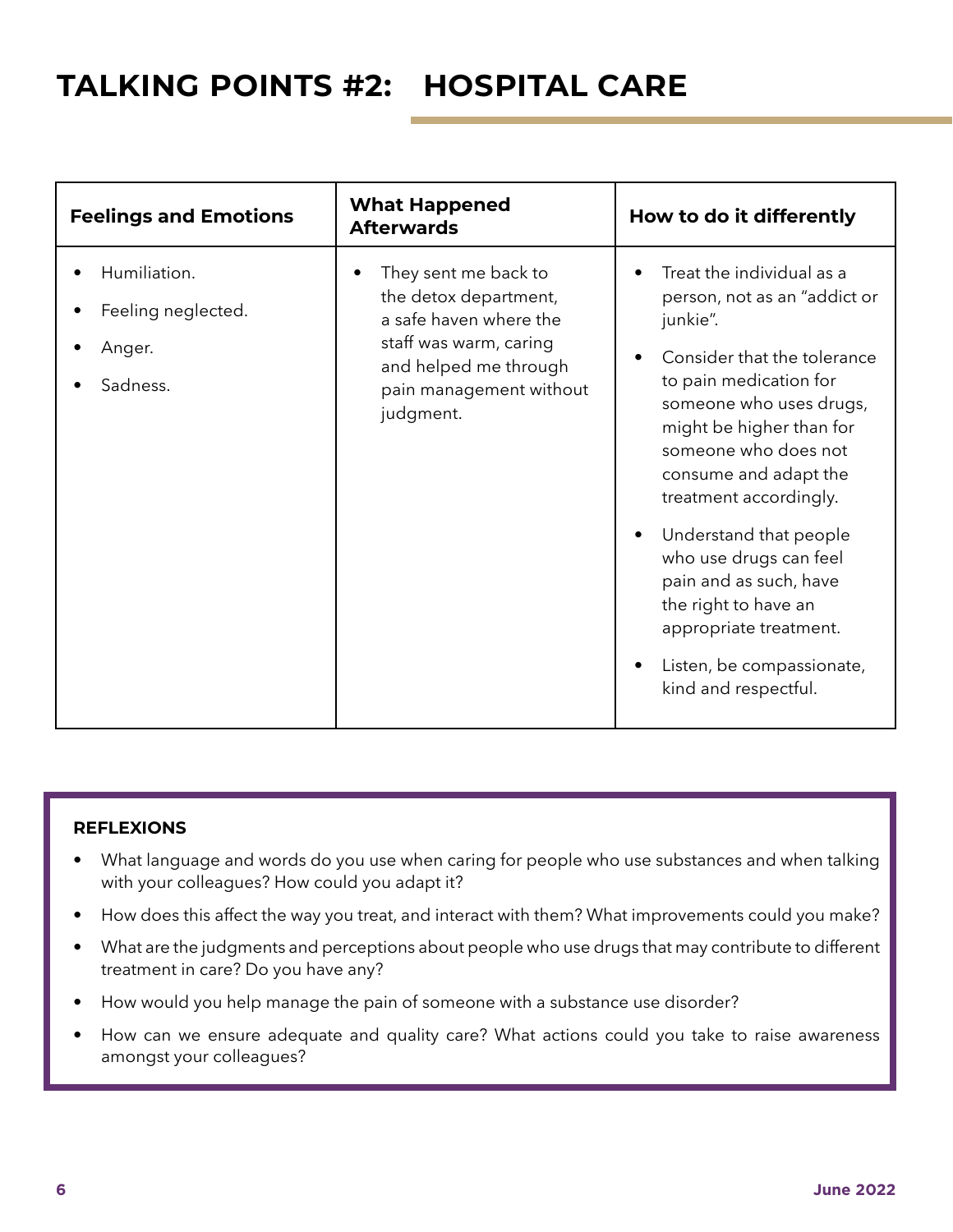### **CASE STUDY 3: REHAB CENTER**

I was on heroin for many years. Despite the fact that I was prescribed methadone and eventually buprenorphine, I relapsed many times and decided to go to rehab for my addiction.

Unfortunately, despite my desire to get help, the number of therapies and detox services available and my treatment with opioid agonists (OAT) were barriers. Rehab centers who welcome people on OAT are extremely scarce and only a few are licensed and have the knowledge to manage opiate withdrawal and to induce and administer OAT.

Often, I felt that the staff answering my calls were cold and unwilling to help or refer me elsewhere.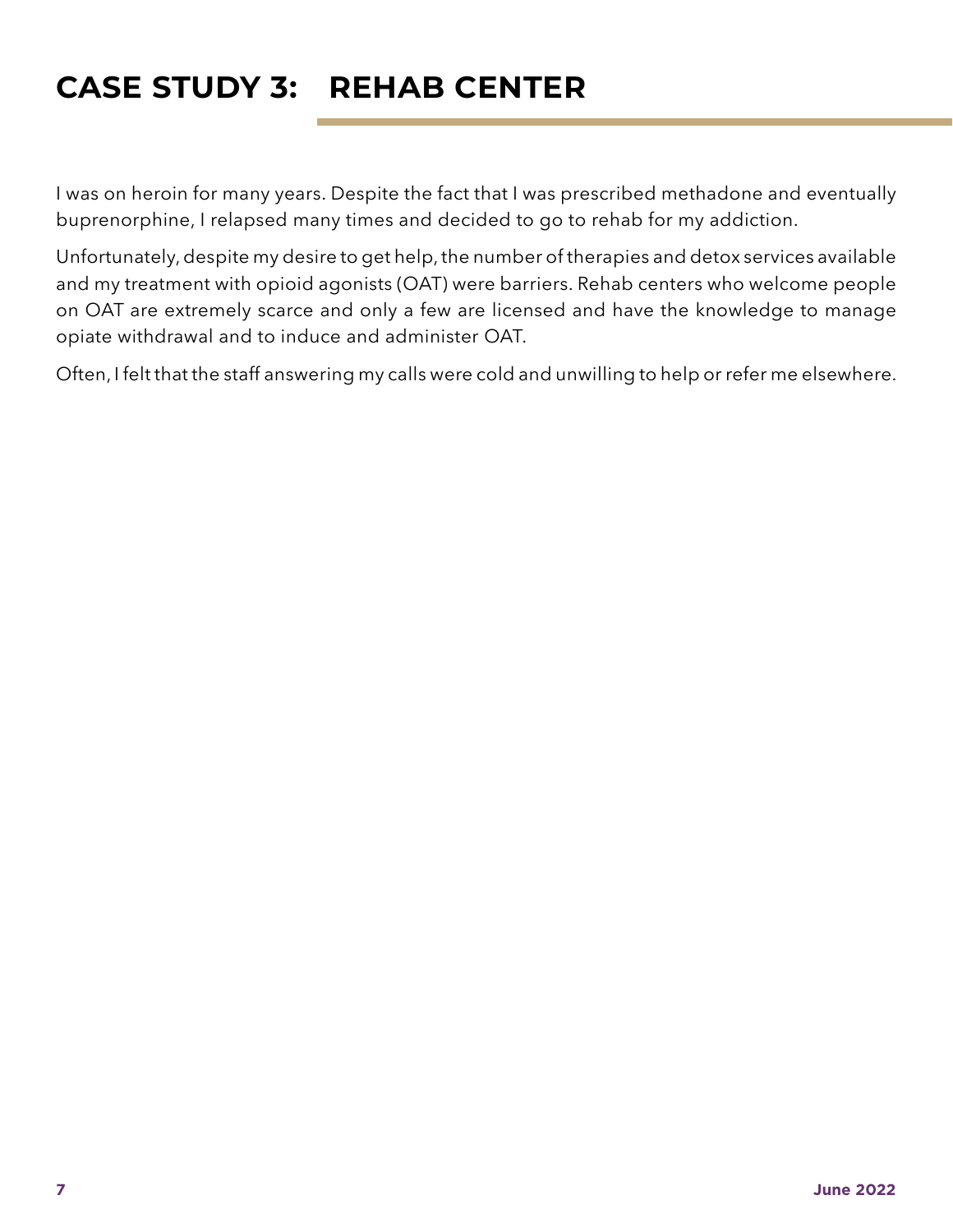### **TALKING POINTS #3: REHAB CENTER**

| <b>Feelings and Emotions</b>                                                                                 | <b>What Happened</b><br><b>Afterwards</b>                                                                                                                                                                                                                    | How to do it differently                                                                                                                                                                                      |
|--------------------------------------------------------------------------------------------------------------|--------------------------------------------------------------------------------------------------------------------------------------------------------------------------------------------------------------------------------------------------------------|---------------------------------------------------------------------------------------------------------------------------------------------------------------------------------------------------------------|
| Feeling out of options.<br>Not knowing where to turn.<br>Feeling forgotten and<br>insignificant.<br>Despair. | Long waiting periods to<br>get into the few options<br>available.<br>Multiple relapses and<br>٠<br>overdoses.<br>Months and sometimes<br>$\bullet$<br>years passed before I was<br>willing and able to seek<br>care.<br>My family had to take care<br>of me. | Give access to more<br>resources willing to admit<br>people on OAT or with an<br>opioid addiction.<br>Redirect and assist people,<br>$\bullet$<br>when they cannot be<br>admitted.<br>Be kind over the phone. |

#### **TALKING POINTS AND REFLEXIONS**

- In what ways could services be adapted for people on OAT or with an opioid addiction?
- How can you contribute to those changes?
- Since spaces in treatment centers with access to OAT are limited, what services or care can you refer to?
- What are the best practices to adopt in terms of telephone greeting or referrals?
- How do you show kindness when dealing with people who use drugs?